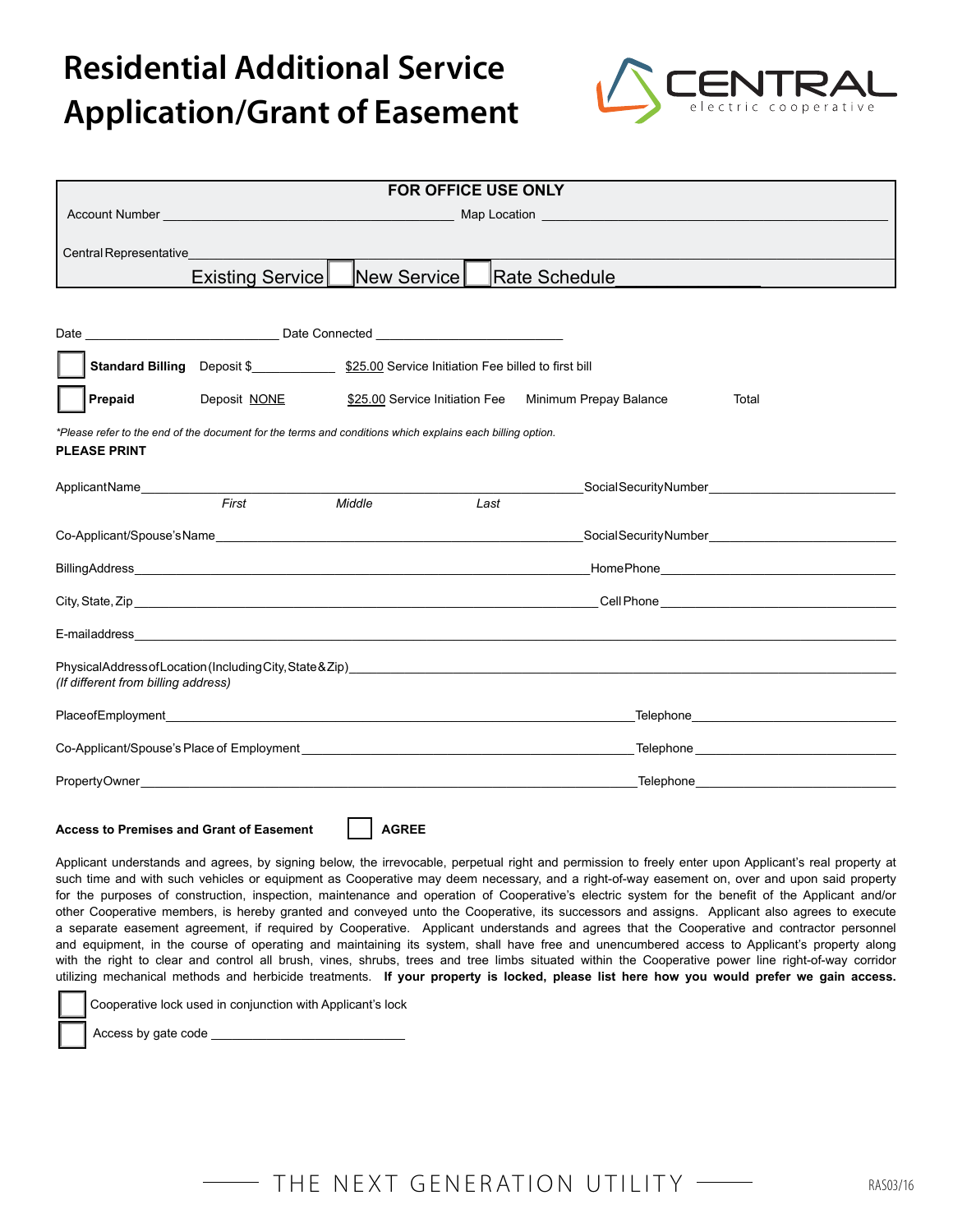

#### **Agreements**

Please read the Standards Billing Terms and Conditions or the Prepaid Terms and Conditions on the following pages which defines rates, fees, and other cost information.



I accept the Terms and Conditions

The person checking this application expressly warrants that he or she has the authority to sign for, and on behalf of the Applicant named above.

### **NOTE:**

When you have completed this form and accepted the Terms and Conditions, check the "Submit by Email" box below and follow the prompts. If nothing happens when you check "Submit by Email," this could be because of your computer's configuration settings. In that case, you can save a copy of this completed form on you local computer and email it to "mbraccts@MyCentral.coop" or print out this completed form and mail or fax it to us using the contact information below.

 **Submit by Email**

**Mailing address: PO Box 1809 Stillwater, OK 74076 Telephone 405-372-2884 800-375-2884**

**Physical address: 3305 S Boomer Road, Stillwater, OK Fax 405-372-8559 405-780-7300 866-830-0044**

THE NEXT GENERATION UTILITY **- RASO3/16**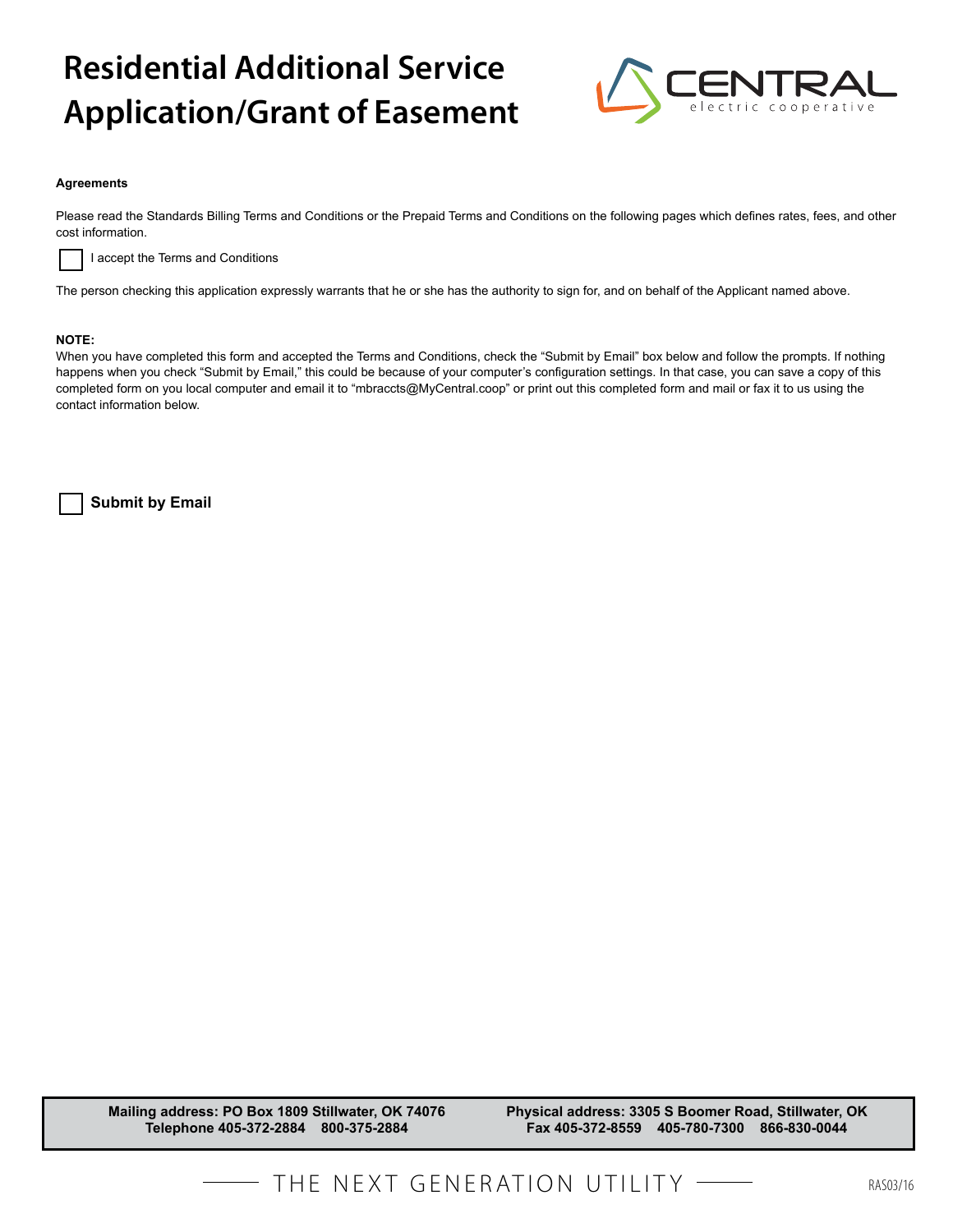

# **Application for a Contract of Additional Residential Service/Grant of Easement**

The undersigned, whether an individual or husband and wife (hereinafter called the "Applicant")<sup>1</sup> hereby applies for additional service and agrees to purchase electric energy from the Central Electric Cooperative (hereinafter called the "Cooperative") upon the following terms and conditions:

1. The Applicant must have current, active electric service with the Cooperative, including a \$50.00 membership fee on record. This application, when completed and signed by a member of the Cooperative, will become an additional service contract. The Applicant will be charged a Service Initiation Fee that will be applied to their first bill. In addition, a security deposit may be required, which will earn interest and will be refunded after 12 consecutive months of prompt payment or service disconnection. A security deposit will not be required from present Central members who have received electrical service from Central for twelve (12) consecutive months and service was not terminated for non-payment nor was payment late more than four (4) times. The twelve (12) month service period will be considered to be the most current twelve (12) month period before the application for service from Central. A present member may be required to post a \$500.00 deposit as a condition of continued service if undisputed charges have become delinquent in more than four (4) out of the last twelve (12) billing periods or if the member has had service disconnected for non-payment during the last twelve (12) months or had an insufficient fund item. For a further explanation of fees, please visit www.MyCentral.coop or call the Customer Service Department.

2. The Applicant will, when electric service becomes available, purchase from the Cooperative all the electric energy purchased for use on the premises described below, and will pay therefore monthly at rates to be determined from time-to-time in accordance with the Bylaws of the Cooperative; provided, however, that the Cooperative may limit the amount of energy which it shall be required to furnish to the Applicant. In the event the Applicant does not utilize the minimum amount of kilowatt-hours set by the Board of Trustees, the Applicant agrees to pay the minimum monthly payment set by the Board of Trustees<sup>2</sup>.

3. The Applicant will comply with and be bound by the provisions of the Articles of Incorporation, Bylaws of the Cooperative and such rules and regulations as may from time-to-time be adopted by the Cooperative.

4. The Applicant, by signing the additional service contract, assumes no personal liability or responsibility for any debts or liabilities of the Cooperative, and it is expressly understood that under the law his private property is exempt from execution for any such debts or liabilities.

5. The Applicant will cause its premises to be properly wired in accordance with all applicable electrical codes. The Cooperative may refuse to connect, and may disconnect power to any service not meeting the codes.

6. Applicants may notify the Cooperative if they have a physical disability or are over the age of 65.

7. Applicant agrees that a 1.5% late fee will be added to the bill on all balances not paid by the due date. Unpaid bills become delinquent after the due date and the account may be subject to disconnect, a collection fee, and an additional deposit. Failure to receive bills does not extend payment dates. Applicant also agrees that should service be terminated due to failure to pay monthly bill, the Cooperative is not to he held liable for any damages incurred as a result of such termination.

8. Applicant pledges all interest in capital credits accrued or to be accrued in the name of the Applicant to the Cooperative as security to insure final payment to the Cooperative.

9. This agreement does not carry membership or voting privileges.

## Please Check Here If You Agree

\_\_\_\_\_\_\_\_\_\_\_\_\_\_\_

THE NEXT GENERATION UTILITY ——

<sup>1</sup> If Joint Applicant, the membership will be issued as Joint Tenancy with "Right of Survivorship" unless the Applicant notifies the Cooperative otherwise. <sup>2</sup> In the event the Applicant has signed a construction agreement to provide service to the premises, the construction agreement controls the agreement.